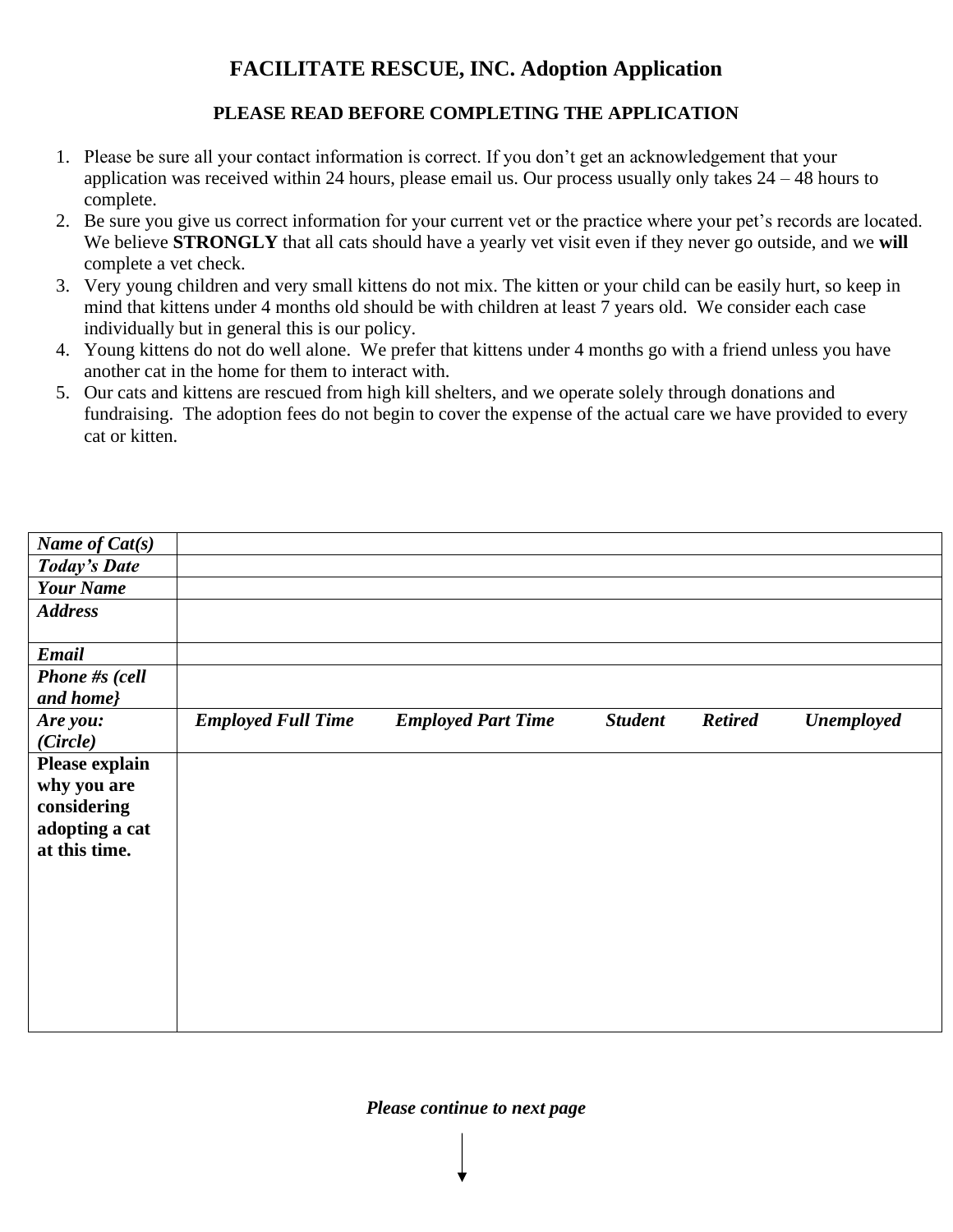| Have you had a cat?       |  |
|---------------------------|--|
| What interests you about  |  |
| this particular cat?      |  |
| What would be the living  |  |
| situation for this cat?   |  |
| Is there anyone in your   |  |
| household with allergies  |  |
| that might be impacted    |  |
| by the cat?               |  |
| If you have a dog, has it |  |
| been around cats?         |  |
| Please explain.           |  |
| Do you own your own       |  |
| home or rent? If a HO,    |  |
| are there HO restrictions |  |
| about pets? If you rent,  |  |
| are you allowed to have   |  |
| pets?                     |  |
| If you rent, please       |  |
| provide the name and      |  |
| contact info of your      |  |
| landlord.                 |  |

**Routine veterinary care can easily cost a minimum of \$200-\$300 a year for routine care in addition to possible emergencies and illnesses. This is a LONG TERM financial commitment (possibly 20 years) Are you financially able and willing to make this commitment as well as pay the required adoption fee? Please tell us how you feel about this obligation:**

#### **Please list each current pet you have. Please provide all the information ask for.**

| Species of Pet | Name | Age? | Spayed/<br>Neutered? | Up-to-date on Vaccines/Date of last<br>vet visit | Indoor?<br>Outdoor? |
|----------------|------|------|----------------------|--------------------------------------------------|---------------------|
|                |      |      |                      |                                                  |                     |
|                |      |      |                      |                                                  |                     |
|                |      |      |                      |                                                  |                     |
|                |      |      |                      |                                                  |                     |
|                |      |      |                      |                                                  |                     |
|                |      |      |                      |                                                  |                     |

#### **Please list any pets you have had in the past 5 years and don't have today. Tell us what happened to them.**

| Kind of Pet | Name | Age | What happened? |
|-------------|------|-----|----------------|
|             |      |     |                |
|             |      |     |                |
|             |      |     |                |

#### **List all of the people that live in your house and will interact with your adopted cat.**

| Name | Relationship | Age | Does this person support the addition of a cat to your family? |
|------|--------------|-----|----------------------------------------------------------------|
|      |              |     |                                                                |
|      |              |     |                                                                |
|      |              |     |                                                                |
|      |              |     |                                                                |